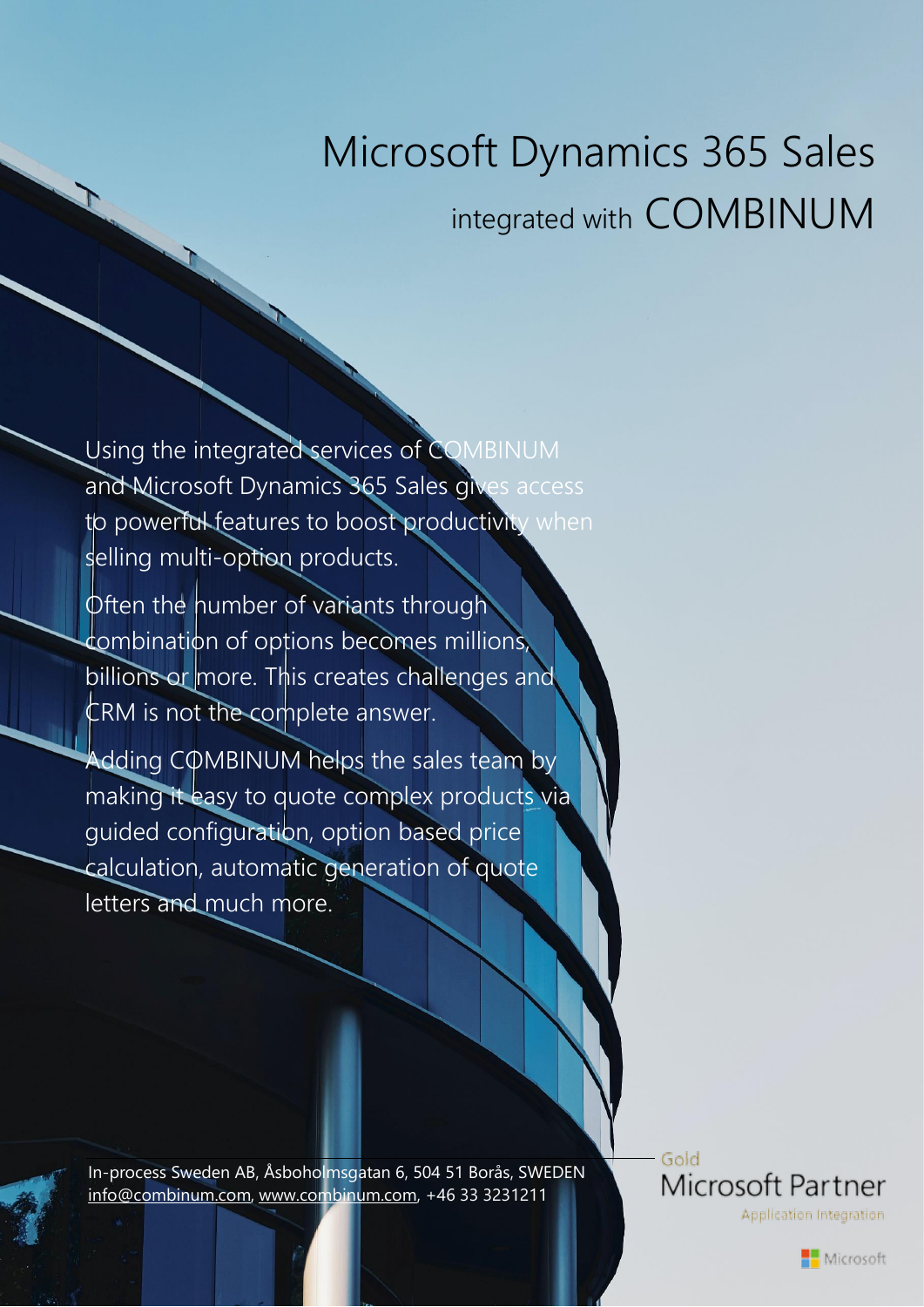**Configuration, pricing, and compilation of quote letters for complex products is challenging to do manually. Allowing the integration to streamline these tasks allows for a substantially reduced quote time. As is no secret, this greatly increases your chances of making the sale. With that comes the possibility of using sales resources more effectively and expanding the sales network when deep product expertise is no longer required.**

# Customer Retention

A modern-day dilemma lies in the increased expenses of finding new customers. Therefore, success lies in customer retention. Finding ways to optimize customer experience is increasingly important where structuring communication and product management is central.

*CPQ users improve customer retention by 3.9% annually. Non CPQ-users report a 0.6% decrease.<sup>1</sup>*

# Ensure a Customer Centric Workflow

Customers value speed and high-quality products. With COMBINUM, the system can streamline time consuming tasks. It enhances the CRM system's features through quoting and configuring complex products in an easy and efficient fashion.

This leads to products tailored to customer needs in the most accurate way. The sales rep is guided in selecting the best options via COMBINUM's user interface and rules enforces correctness of the customized product. The personalized processes elevate both your and your customer's experience.

#### *What is a CPQ system?*

Configure-price-quote (CPQ) systems are described by Aberdeen Group as *"technology enablers with which selling organizations manage their opportunity-to-order (or lead-towin) methodology with automated tools that impact the speed and accuracy of developing quotes, proposals, contracts, and products"*.

# Ensure Consistent and Transparent **Pricing**

When pricing customized products, consistency is key. Aberdeen Group suggests that CPQ users are significantly more adept than non-users in managing pricing and discounting.<sup>2</sup> **Consistently** enforced and transparent pricing ensures margins and prevents potential problems in orders, while building customer trust.

COMBINUM offers the opportunity to write formulas for calculating prices, formulate hierarchical pricelists, and manage currencies so that pricings are recalculated on-the-fly. It also provides the possibility of having different pricelists for different regions of the world or customer segments.

COMBINUM allows you to set, enforce and automate rules and structures that helps in protecting margins and allows sellers to know pricing limitations without consulting managers.

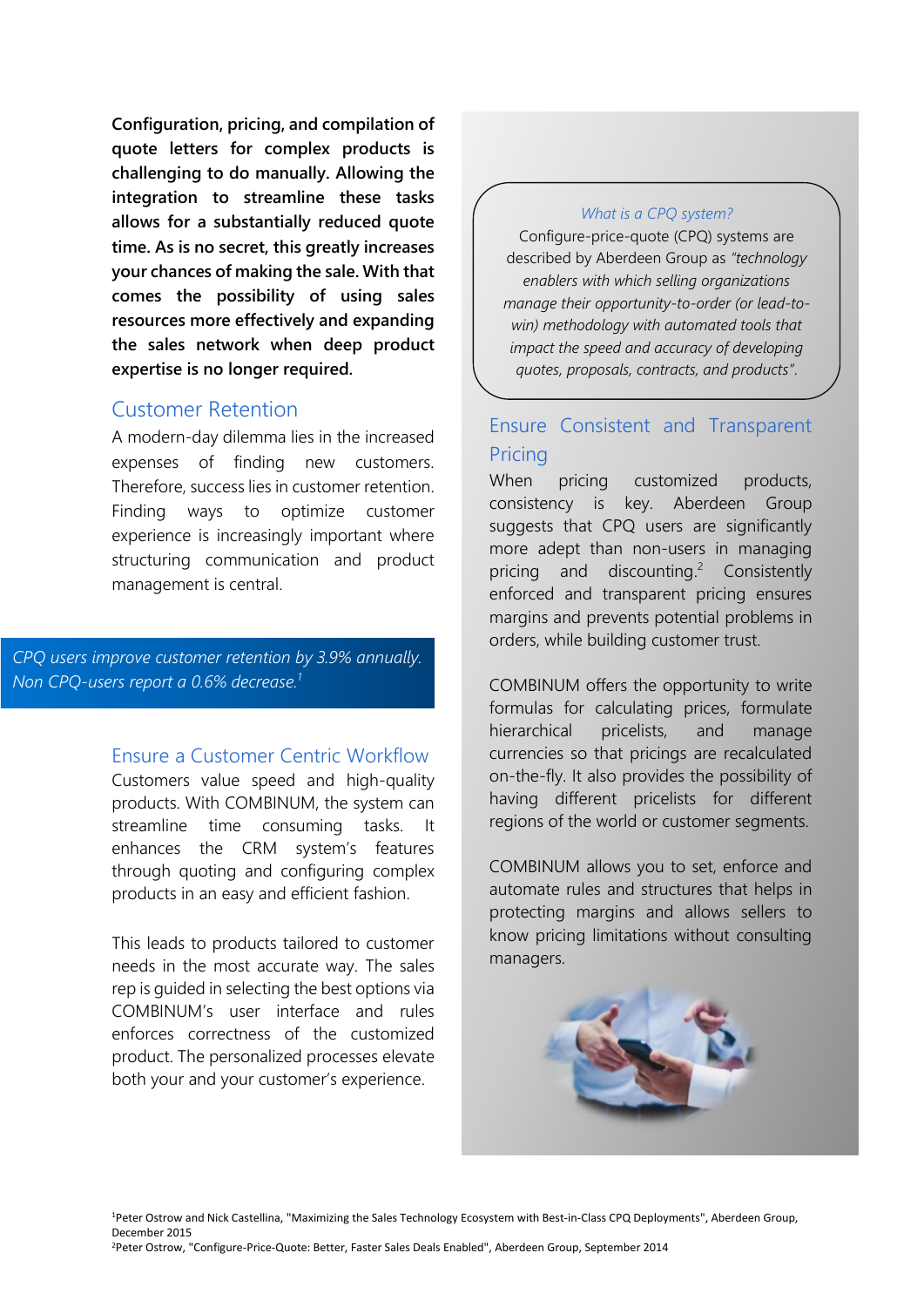**Nothing** slows down momentum like avoidable errors

## Enhance Quoting

Quoting entails a major part of the sales cycle. It regards pricing, structuring, and describing product features to ensure a correct sale. With an increased product complexity however, the quoting procedure also increases in complexity.

COMBINUM focuses on managing this complexity effectively. By adding COMBINUM to your *Microsoft Dynamics 365 Sales* workflow, the whole quoting process is improved. Quoted products are presented in a tree-structure. This, combined with the embedded ruleengine, saves manual revision time while accuracy and correctness are guaranteed. The rule system controls that only relevant options are possible through specified constraints. They can also be set for a variety of pricing options, so the products' prices stay correct depending on options chosen.

With the CPQ, you can also generate bill of materials and dynamic graphics driven by selected product options, and include these as reports in your CRM system.

*CPQ users reduce sales quote errors 2.6x more efficiently than non-adopters. 4*

The software also supports status and revision management ensuring up-todate data. With the module COMBINUM Code, it is out-of-the-box possible to transfer the finished quote to other systems in serialized formats like XML and JSON.

## Simplify Product Configuration

Configuring a complex product in the CRM system can easily become overwhelming. To reduce the complexity, sufficient datatypes that intuitively describe the products are required. These datatypes include radio buttons, dropdowns, multiple choice questions, texts, numbers and true/false. COMBINUM implements these making it easier to manage and configure complex products.

Rules and formulas ensure that only allowed options can be combined, only relevant questions are asked and that all mandatory questions have been answered. These rules can be defined completely dependent on the situation.

The integration has a flexible workflow, where each team individually can choose the way in which is best suited for them to work. It also verifies that data is consistent across both software.